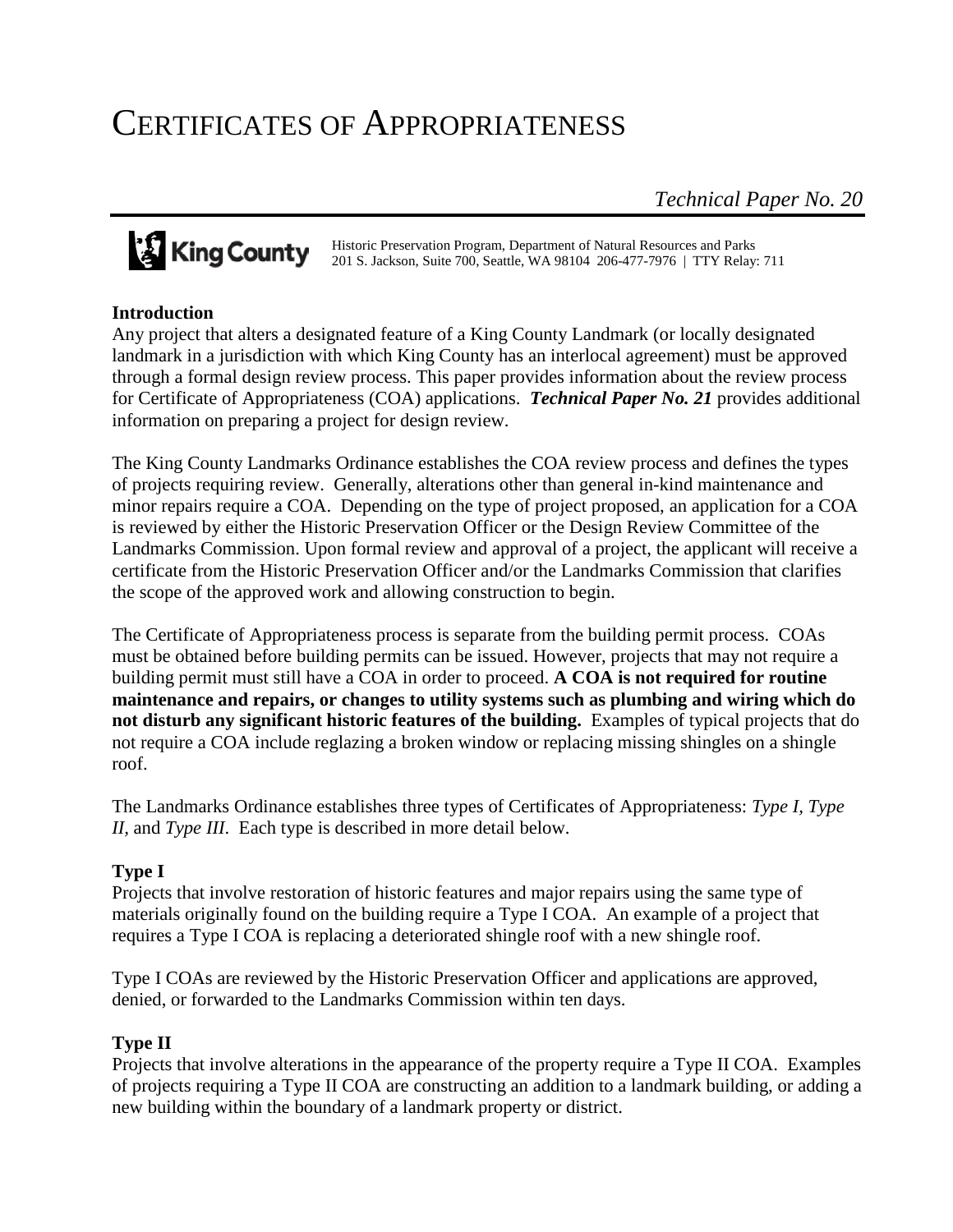The Design Review Committee reviews Type II COA applications at a monthly meeting generally held on the second Thursday of each month. The committee may either (a) enter into a written agreement with the applicant/owner that specifies the approved work which is then ratified by the Commission at a public meeting or (b) make a recommendation to the Landmarks Commission, which after full public notice will hold a public hearing to act on the application. In either case, the Landmarks Ordinance requires that an action be taken within forty-five day time period.

# **Type III**

Projects that propose the demolition or relocation of landmark properties or the excavation of archaeological sites require a Type III COA. These types of projects have an irreversible effect on a landmark property, and therefore require the most stringent review. Consult the Landmarks Ordinance (King County Code 20.62 at

[http://www.kingcounty.gov/council/legislation/kc\\_code.aspx\)](http://www.kingcounty.gov/council/legislation/kc_code.aspx) for more information about the Type III COA review process.

# **Some answers to questions about the COA process:**

#### **How can I expedite the review process?**

Consult with the Design Review Coordinator (Todd Scott – 206-477-4545) prior to preparing an application to learn the schedule for upcoming meetings and deadlines for applications, discuss the applicable guidelines, and obtain resources materials to plan your project. The Landmarks Coordinator will also review your completed application to make sure it provides the information the Design Review Committee will need to evaluate and recommend action on the proposed project.

#### **When do I apply for a COA?**

It is best to initiate the design review process prior to applying for any required permits from the Department of Permitting and Environmental Review (DPER). If you submit an application for a building or development permit to DPER without obtaining a COA, they will refer the project back to the Landmarks Commission for its review and approval. More importantly, design review may result in changes to the project design or specifications; apply for a COA prior to finalizing your plans. Even if your project does not require a building permit, you should still apply for a COA as early as possible in your planning/design process.

# **How do I know what changes are acceptable?**

Alterations to King County Landmarks are evaluated using *The Secretary of Interior's Standards for Rehabilitation.* These standards include specific guidelines that are used throughout the country to plan and guide the appropriate rehabilitation of historic properties. A copy of these standards and guidelines can be obtained from the Historic Preservation Program. They are also available via the Internet at: http://www.nps.gov/hps/tps/standguide/rehab/rehab-standards.htm. *Technical Paper 13* also includes useful information about the design guidelines and process.

# **What if I do not agree with the decision to approve or deny a COA?**

Decisions of the Historic Preservation Officer (Type I COAs) can be appealed to the Landmarks Commission within fifteen days after being issued. Decisions of the Landmarks Commission can be appealed to the King County Hearing Examiner within twenty-four days of the decision. For